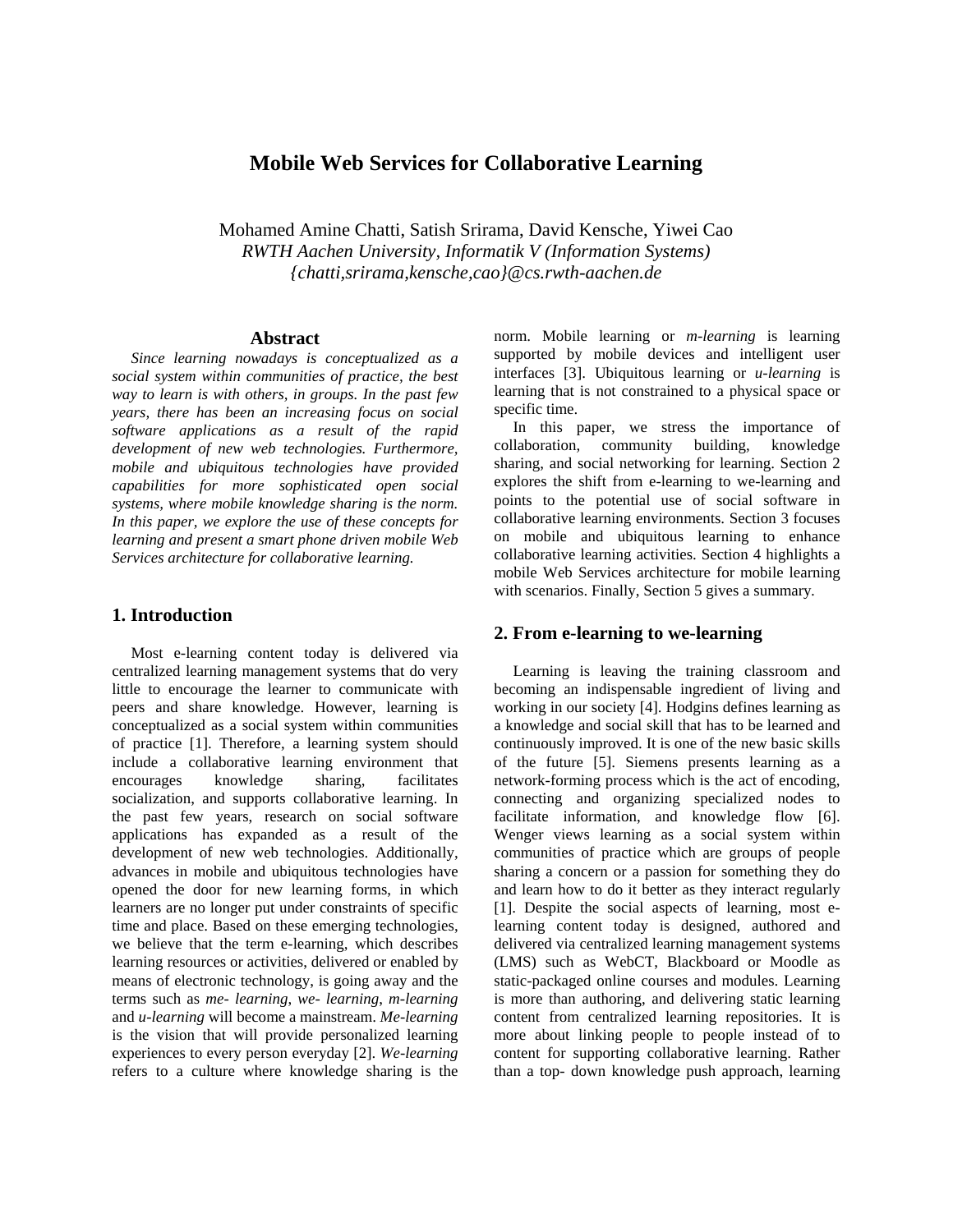has to occur within a socially open context which supports various forms of interaction, such as discussing, commenting, or co-creating of learning resources and best practices among community members (e.g. novice learners, or experts). This means a move away from e-learning to we-learning, a culture based on collaboration, which fosters knowledge sharing and network building.

Educational learning environments must place a significant value on collaboration and integration of new applications to connect people to share ideas, create new forms of dynamic learning content, and learn from each other. This class of applications is commonly called social software.

### **2.1. Social software**

Over the past few years, the Web was shifting from being a medium, in which information was transmitted and consumed, into being a platform, in which content is created, shared, remixed, repurposed, and passed along [7]. We are entering a new phase of Web evolution: The read-write Web, a new generation of user-centric, open, dynamic Web, with sharing, collaboration, collective intelligence and distributed content in the foreground. Social software has emerged as a major component of this movement [10].

Social software can be defined as a tool to augment human's social and collaborative abilities, enabling social connections, information interchange, and a system of people, practices, and values in a particular local environment [8]. Social software supports conversational interaction, social feedback, or social networks [9]. Below we provide a brief outline of characteristics of certain social software technologies.

A wiki is a collaborative Web site which can be constantly edited by anyone, thereby building a shared knowledge repository. Wikipedia is such a good example of social software to enable collaborative content creation and social interaction.

Another form of Web publishing is blogging. Technorati was tracking the rapidly increasing number of over 44.5 million blogs as of June 2006 [31]. In contrast to wikis, where anyone can add and edit items, a blog is edited by one individual or a small number of persons. An enhancement of blogs is Webfeeds, e.g. RSS and Atom feeds. Webfeeds are also a new mode of communication that allows blog-authors to syndicate their posts to subscribed readers. The features and technologies used in blogs (e.g. comments, trackbacks, blogrolls) make them a communication medium and an example of social software in action. Commenting on blog posts enables

the interaction between blog-authors and readers. New readers can join discussions by commenting or writing a post on their own blog with a reference to the blog post that they want to comment on. Trackbacks detect these references and establish a distributed discussion across blogs. Consequently, a social network of people with similar practices or interests can be created and enlarged by blogrolls. Trackbacks and blogrolls are also a measure of the reputation of a blog-author, as an interesting blog post will be frequently cited and often listed in the blogrolls.

Other popular examples of social software are media sharing and social tagging. Today, Web users are sharing information such as ideas, hobbies, files, or bookmarks. They are using tags to organize their own digital collections, categorize the content of others. Tagging can be defined as user-driven, freeform labeling of content and is implemented on most popular social sites such as on Flickr, del.icio.us, and 43 things. This collaborative, bottom-up classification has been referred to "folksonomy", a combination of "folks" and "taxonomy" meaning a non-hierarchical vocabulary created as a natural result of user-added metadata [11] which is a good example of collective intelligence at work. Thus, media sharing and social tagging foster community building as users organize, share information, and find people with the same interests.

### **2.2. Mobile social software**

In addition, mobile technologies have facilitated social applications such as mobile publishing, listening, and sharing of diverse resources. Mobile technologies enable various social software applications on mobile settings. New variants of blogs are gaining more popularity everyday. For examples, photoblogs (phlogs) have photographs as primary content and mobile blogs (moblogs) offer users possibilities to post content (e.g. pictures, video and text) from a mobile device to their blogs. Following up moblogs, "podcasting" is becoming a mainstream. The term is a combination of the two words iPod and broadcasting and refers to audio files recorded by individuals and then distributed via Webfeeds. A variant of podcasting, called "vodcasting" ("video-ondemand), offers videos for streaming and download. All these can be viewed as variants of mobile social software.

#### **2.3. Social software for learning**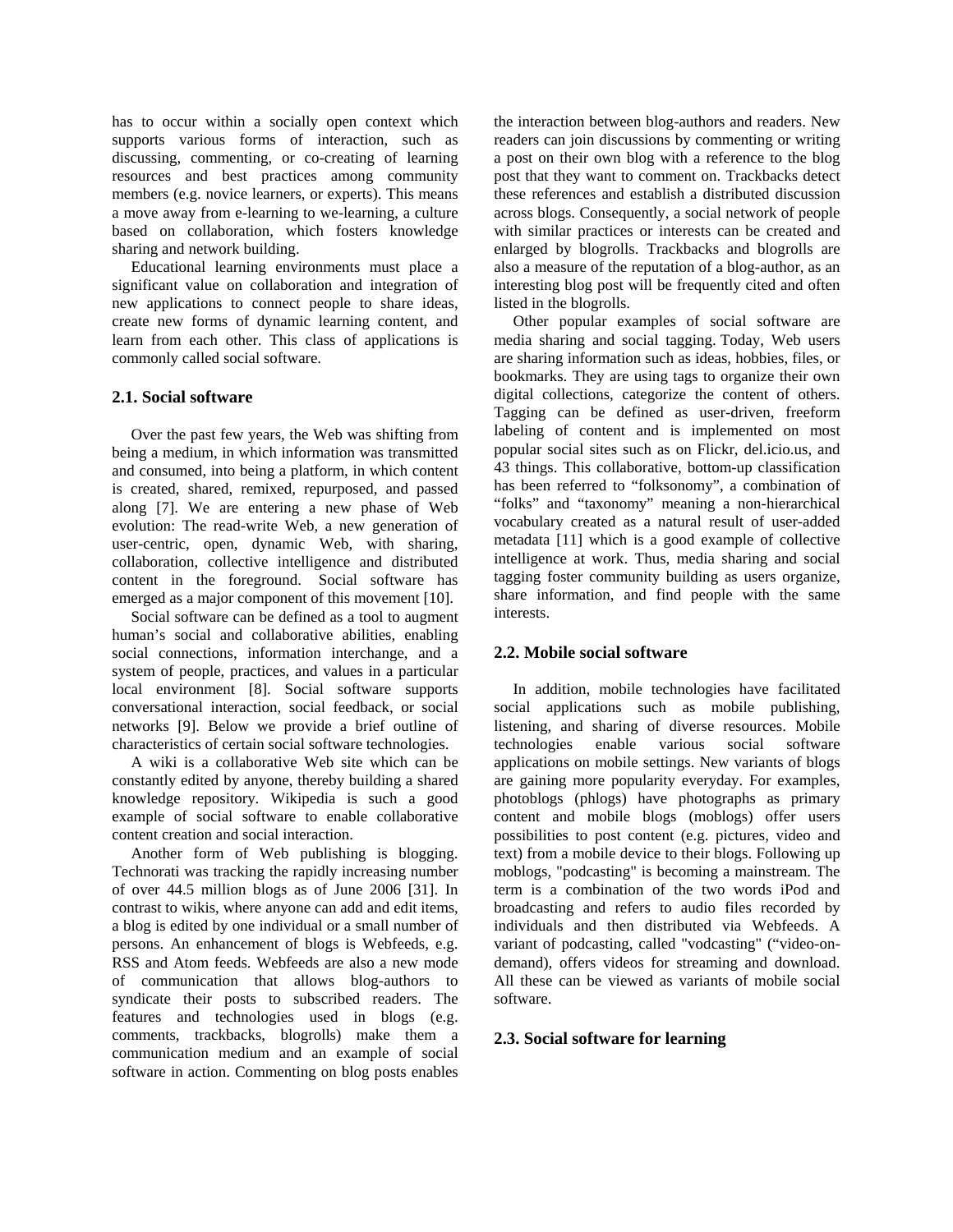Learning is participation in a social process, not only an individual knowledge acquisition. Learning occurs through this process where individual knowledge, goals, and intentions are changed through socio-cultural practice [14]. Thus, similar to the Web, learning has to take a new direction, more open, dynamic and learner-centric. Standalone learning resources should be replaced by shared collaborative learning environments that foster socialization and network building. Here, we briefly explore the potential benefits of new online social software in collaborative learning environments. Wikis facilitate collaboration, offering a simple tool for asynchronous collaborative learning content creation, organization, and peer editing. Blogs can be used as personal knowledge management tools to organize and exchange learners' knowledge, online knowledge publishing systems to support learning communities in designing, creating, and posting up-to-date learning objects, communication medium to enable learners to discuss learning resources with peers, and distributed learning object repositories for learners to search for learning resources. Learners can receive notification of up-to-date learning content via Webfeeds. Social tagging can be used to categorize learning resources in a collaborative way. Learners can find learners with same interests or subscribe to tags and receive content labeled with that tag via Webfeeds. In learning settings, podcasting and vodcasting can provide new channels for material review, feedback to learners and enable instructors to review training, or supplementary content [15].

## **3. From e- to m- and u-learning**

Learning is mobile in terms of space, i.e. it happens at the workplace, at home, and at places of leisure. It is mobile between different areas of life, i.e. it may be related to work demands, self-improvement, or leisure. And it is mobile in terms of time, i.e. it happens at different time periods, on working days or on weekends [13]. M-learning is learning supported by mobile devices and intelligent user interfaces [3]. Compared to the prior generation a few years ago, storage capacity and screen size of mobile devices as well as transfer speed of wireless connections have significantly increased. Equipped with mobile devices, learners can conduct learning activities at anytime anywhere. U-learning is learning that is not constrained to a physical space or specific time and learning that is supported by communication with embedded computing elements in the environment on every move of the learner.

Our shared belief is that in the future mobile phones will be a powerful learning tool integrated in the learning process. Meanwhile, mobile phones are used to communicate, take pictures and video clips, send emails, texts and graphics, browse the Web, play games and download programs. Students learn English or study math and to access university lectures on mobile phones [12]. In learning settings, they can be used as communication, content input/output, computing devices, and educational mobile Web Service providers. In the next section, we present a mobile phone-driven Web Services architecture for mobile learning and discuss the potential use scenarios.

# **4. Mobile Web Services architecture for collaborative learning**

Software has traditionally been released as a product. Software as a Service (SaaS) is the next generation of software. Traditional, standalone software will be replaced by open Web Services that can be accessed online or reused and combined to create new applications. Popular examples are Amazon.com, eBay, Google, Yahoo!, which provide a series of interesting APIs and Web Services accessible to the outside world. In the technology enhanced learning arena, more and more softwares are being provided as a service and Web sites offering free hosting services are increasingly being used. For example, the hosted LMS service nuvvo. The modular Service-Oriented Architecture (SOA) and the more lightweight approach Web-Oriented Architecture (WOA) are increasingly being adopted in Web applications to access third-party microcontent via SOAP, XML-RPC and other lightweight technologies such as RSS, XML/HTTP, and REST. The accessed microcontent can be remixed and multiple modular Web applications dynamically assembled to create mashups. These concepts can also be applied in mobile learning settings. Mobile social software that foster community building in learning environments and collaborative learning applications (e.g. applications for collaborative learning resource creation and annotation or applications for learning media sharing) can be delivered as services via mobile phones. To achieve this, we have developed a mobile Web Service provider for smart phones: The "Mobile Host".

Mobile Host was developed based on SOA. SOA describes a new component model which relates distributed components, called services, to each other by means of formally defined interfaces [16]. In doing so, SOA provides loose coupling of services that cleanly encapsulate their functionality. Usually, SOA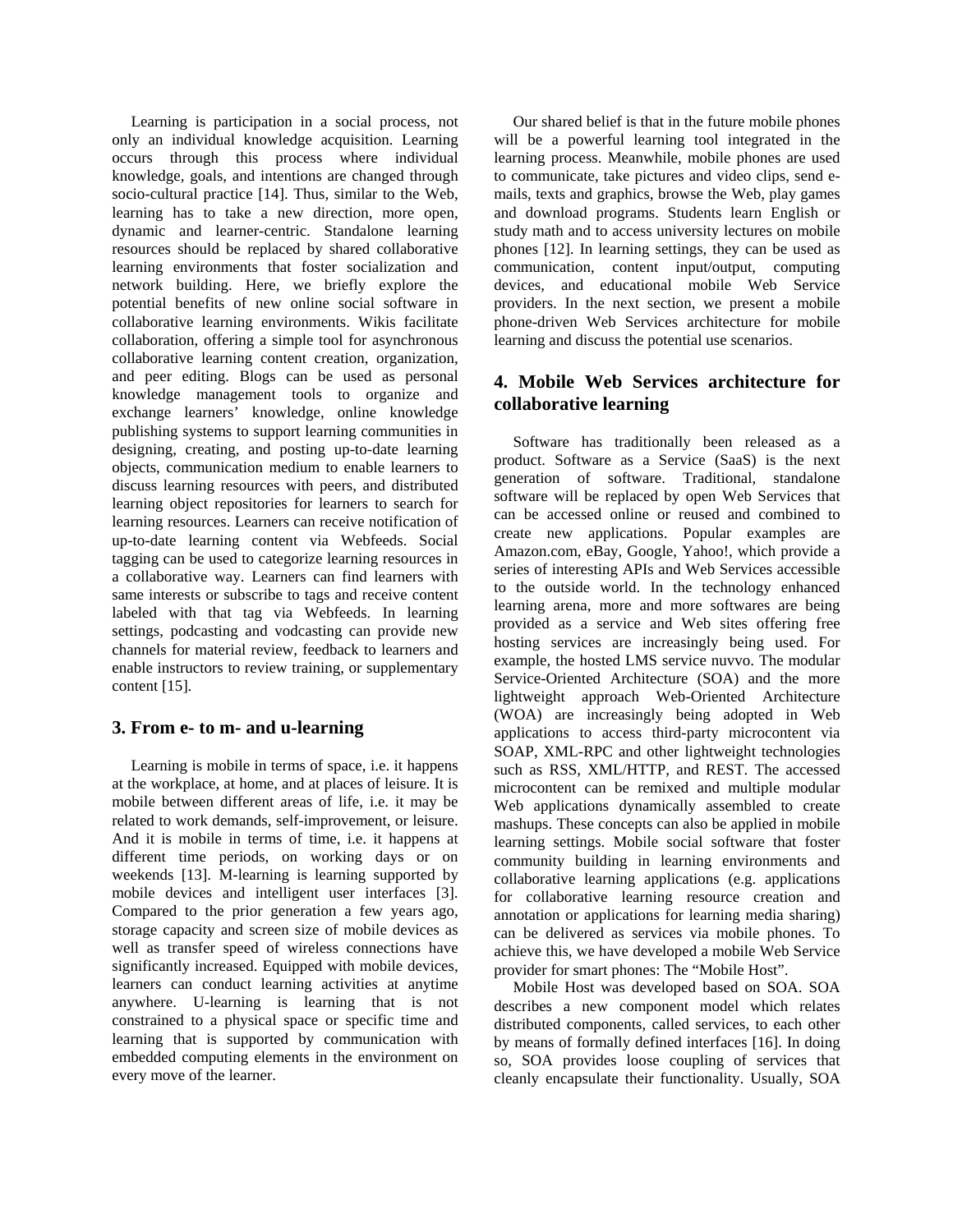is implemented by means of Web Services which enable application-to-application communication over the Internet. Web Services are self-contained, modular applications with their public interfaces described using Web Services Description Language (WSDL). They provide access to software components through standard Web technologies and protocols like SOAP and HTTP. A service provider develops and deploys the service and publishes its description and access details (WSDL) with the UDDI registry. Any potential client, who queries the UDDI, gets the service description and accesses the service using SOAP. [17]

Component-orientation is not new and a SOA can also be implemented with e.g. the Common Object Request Broker Architecture (CORBA) and Corba IDL (Interface Definition Language). But using Web Services for SOA provides certain advantages over other technologies. Web Services are based on a set of still evolving, though well-defined W3C standards that allow much more than defining interfaces.

Furthermore, all Web Services standards are based on XML. Consequently, Web Services encapsulate functional units in a way that is independent of the actual implementation, platform and programming language used. That makes Web Services a perfect fit for settings involving many peers such as m-learning and u-learning environments that may contain a multitude of different smart phones and other mobile devices based on different hardware and heterogeneous software prerequisites. Implementing such a system as a SOA by means of a set of welldefined Web Services, provides the necessary encapsulation, loose coupling, and flexibility of new hosts entering or leaving the system at runtime. Here we will discuss the architecture and performance analysis of the Mobile Host.

#### **4.1. Mobile Web Service provisioning**

As high end mobile phones and all-ip broadband based mobile networks are fast creeping into the current market, the increase in usage of mobile data services is quite evident. Also processing power and device capabilities of mobile phones have increased drastically, enabling better applications in different domains. These developments lead to the usage of mobile terminals as Web Service clients. Mobile Web Service clients lead to many opportunities to mobile operators, wireless equipment vendors, third-party application developers, and end users.

Now to check the feasibility of having a Web Service provider on mobile phones, a lightweight mobile Web Service provider (Mobile Host) was

developed for smart phones. Figure 1 shows the basic mobile Web Services framework with Web Services being provided from the Mobile Host. The Mobile Host has been developed as a Web Service handler built on top of a normal Web server. The SOAP based Web Service requests sent by HTTP tunneling are diverted and handled by the Web Service handler.

The Mobile Host was developed in PersonalJava on a SonyEricsson P800 Smart Phone. Open source kSOAP2 was used for creating and handling the SOAP messages at the Mobile Host. kSOAP2 thin enough to be used for resource-constrained devices and provides a SOAP parser with special type mapping and marshalling mechanisms. The footprint of our fully functional Mobile Host prototype is only 130 KB. [18]



**Figure 1. Mobile Web Services framework** 

### **4.2. Performance analysis**

The developed Mobile Host was extensively tested for performance issues like the memory load, serverprocessing load etc. For this evaluation, a simple request-response scenario was started, in which a standalone client program based on Axis accessed the Mobile Host deployed on P800 as a Web Service requester. The client calls for different services deployed on the Mobile Host and the performance of the Mobile Host was observed while it is processing the Web Service request. The evaluation considered services like mobile photo album service, which allows the Web Service client to browse the pictures taken by the mobile, the location data provisioning service, which provides the exact location information of the mobile terminal using a GPS device.

In terms of performance of the Mobile Host, the key question was whether a reasonable number of clients could be supported with an overhead that would not prevent the mobile user from using smart phone in the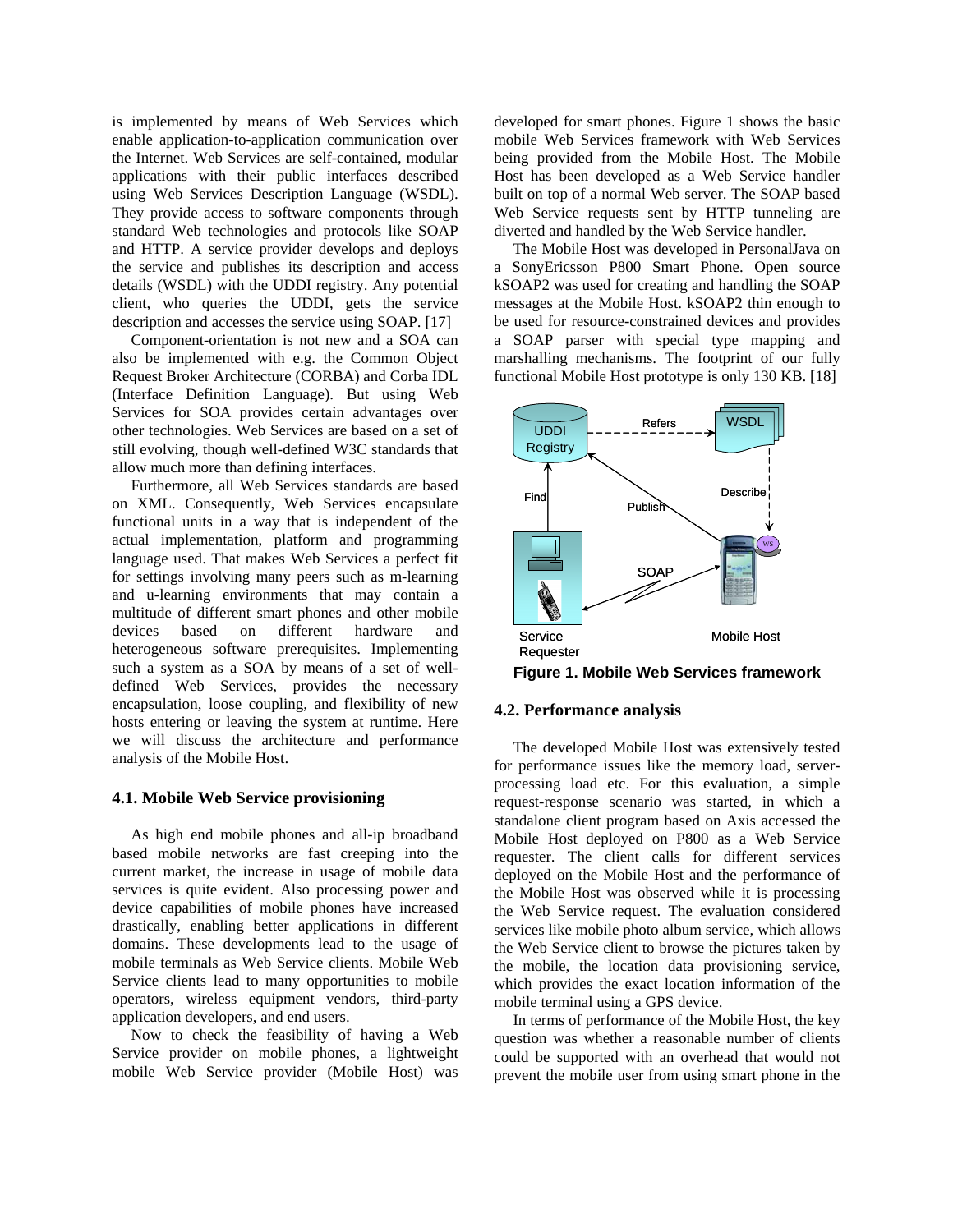normal fashion (usual phone functions). This study was also required since it would define the limit for the number of concurrent participants in the collaborative m-learning environments. Concurrent requests were generated for the services deployed on the Mobile Host, simulating multiple clients. The results of this regression analysis are very encouraging. The Mobile Host has successfully handled up to 8 concurrent accesses for reasonable service like location data provisioning service with response size of around 2kb. Figure 2 shows the time delays of different activities at the Mobile Host, for the fastest of 10 concurrent Web Service requests for this service.





The evaluation showed that service delivery as well as service administration can be done with rational ergonomic quality by normal mobile phone users. The performance of Mobile Host is directly proportional to achievable higher data transmission rates. [18]

### **4.3. Mobile Host scenarios for m-learning**

The Mobile Host provides a large scope for many applications in the m-learning domain. As the Mobile Host, the mobile terminal can provide information like pictures, audios, videos, tags, documents, location details, and learning services. It is also possible to deliver mobile social software as services. Many mlearning application scenarios can be envisioned, e.g. a mobile learning media sharing service. In this, learners can share audio or video lecture recordings or go for the field study and take the pictures of the location. Peers can then browse through the pictures taken, add tags, and give their suggestions or comments.

Another scenario can be a mobile expertise finder service. In collaborative learning environments,

learners are always looking for reliable access to learning resources, persons who share the same interests, and experts with the required know-how that can help achieving better results. The Mobile Host can maintain a repository of domains and experts and provide an expertise finder service that automates the process of identifying experts inside or outside the learning environment. Any potential client can then call the service wirelessly and find the person to contact.

### **5. Conclusion**

In this paper, we stressed the importance of collaboration, community building, knowledge sharing, and social networking for learning, highlighted the integration of new web concepts and social software in the learning process, explored the use of mobile and ubiquitous technologies to enhance collaborative learning activities and presented the details of a smart phone driven Web Services approach for mobile learning. Mobile Host, the prototype of a Web Service provider, demonstrates the technical feasibility of our approach in terms of resource consumption, standard compliance, and performance.

### **Acknowledgements:**

This work is supported in part by the EU Network of Excellence PROLEARN ([http://www.prolearn.eu\)](http://www.prolearn.eu/) and the Research Cluster Ultra High-Speed Mobile Information and Communication (UMIC) ([http://www.umic.rwth-aachen.de/\)](http://www.umic.rwth-aachen.de/).

### **6. References**

[1] E., Wenger, *Communities of practice: Learning, meaning and identity*, Cambridge University Press, Cambridge, UK.

[2] H.W. Hodgins, Grand Challenges for Learning Objects, *Presentation at Learntec,* Karlsruhe, Germany, 2005.

[3] S., Sharma, F., Kitchens, Web Services Architecture for M-Learning, Electronic, *Journal on e-Learning*, 2(1), 2004.

[4] R., Watkins, Preparing E-Learners for Online Success, *Learning Circuits, Article*, 2006.

[5] H. W., Hodgins, Into the Future. *Learnativity Vision Paper*, 2006.

 [6] G., Siemens, Connectivism: Learning as Network-Creation, *Learning Circuits Article*, 2006.

[7] S., Downes, E-learning 2.0, *ACM eLearn Magazine, Article*, 2006.

[8] T., Coates, My working definition of social software, *Plasticbag.org, Blog*, May 26, 2006, from [http://www.plasticbag.org/archives/2003/05/my\\_working\\_de](http://www.plasticbag.org/archives/2003/05/my_working_definition_of_social_software.shtml) [finition\\_of\\_social\\_software.shtml](http://www.plasticbag.org/archives/2003/05/my_working_definition_of_social_software.shtml)

[9] E., Kaplan, E., We-Learning: Social Software and E-Learning, *Learning Circuits, Article*, 2005.